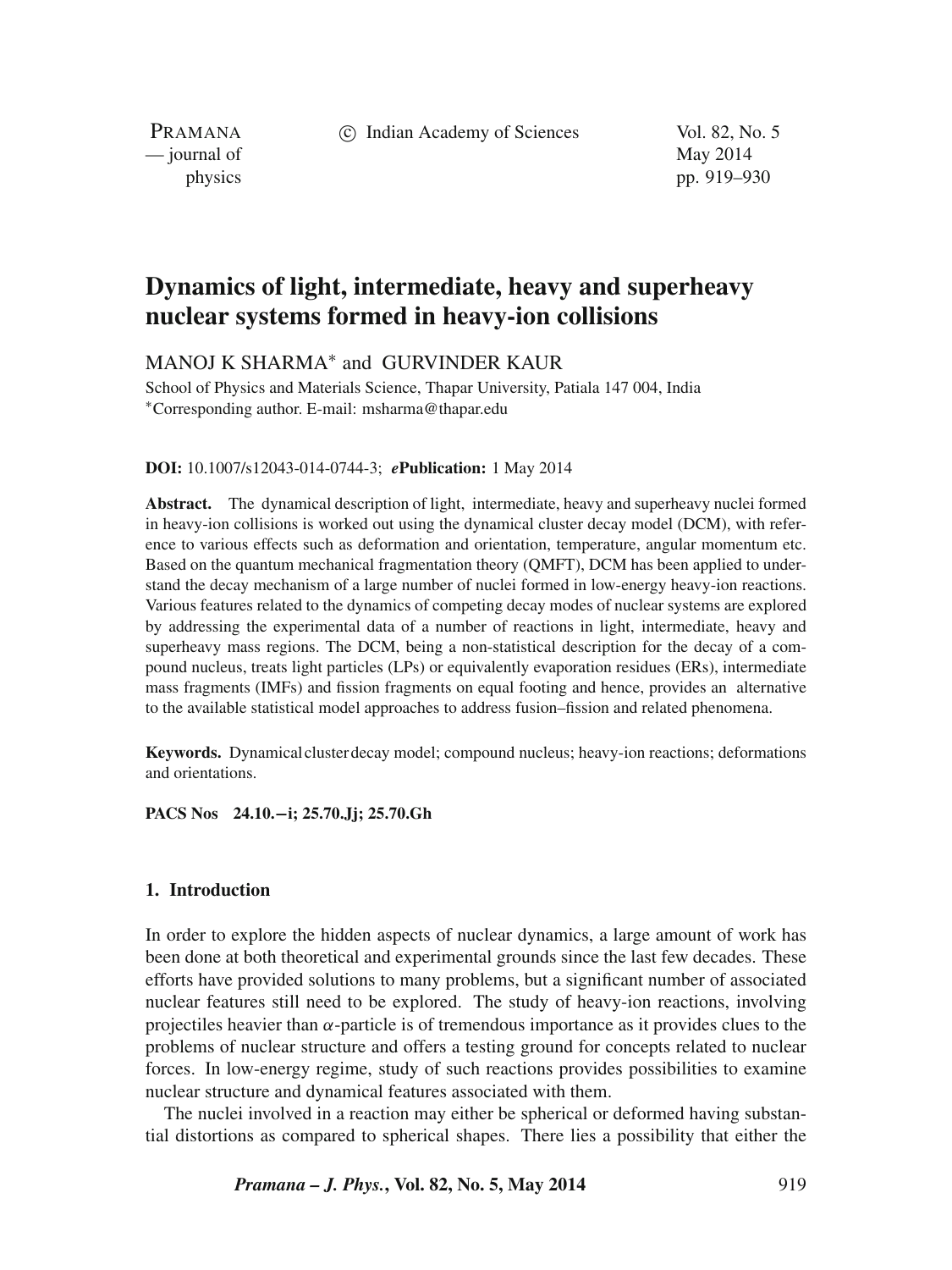projectile or the target is deformed or there may also be the case of doubly deformed system where both the projectile and the target nuclei are deformed. As a result, it becomes extremely important to investigate the role of deformations and its effect on formation and decay processes of a compound nucleus (CN). In addition to deformations, significant role is played also by respective orientations of the projectile and the target at the time of nuclear collision and that of decaying fragments when the CN is on the verge of collapse. As the compound nuclear system finds itself in the excited state, the proper inclusion of temperature, excitation energy and angular momentum effects become indispensable. Thus, a theoretical model is required that incorporates these features and also accounts well for various decay processes so as to provide sufficient information about the dynamics of heavy-ion reactions.

Interestingly, the dynamical cluster decay model (DCM) of Gupta and collaborators  $[1–7]$  $[1–7]$ , based on quantum mechanical fragmentation theory (QMFT) efficiently provides valuable information related to nuclear structure and reaction dynamics. It treats all the decay processes (i.e., light particles (LPs) or equivalently evaporation residues (ERs)  $(Z_2 \le 2, A_2 \le 4)$ , intermediate mass fragments IMFs  $(5 \le A_2 \le 20)$  and fission fragments) on equal footing as dynamic collective mass motion of preformed clusters or fragments through the barrier and hence carries a distinct advantage over available statistical models. In addition to this, other important features of DCM are: (i) it takes into account the temperature-dependent binding energies [\[8\]](#page-10-2), (ii) the deformation and orientation effects are duly incorporated, (iii) the barrier modification is an in-built feature of DCM due to the inclusion of neck-length parameter  $\triangle R$  [\[9\]](#page-10-3).

The orientation degree of freedom holds equal importance as that of deformations, and the same is investigated in DCM through hot 'equatorial' and cold 'polar' configurations [\[5](#page-10-4)[,10\]](#page-10-5). In general, for deformed targets there lies a possibility that the projectile may hit the 'equatorial' region of the deformed target and hence form the most 'compact' configuration in its way to compound nucleus formation. It must be noted that hot 'equatorial' compact configuration corresponds to the smallest interaction radius and highest barrier height, while the cold 'polar' elongated orientation is used for the largest interaction radius and lowest barrier height. It must be noted that in QMFT-based calculations, hot configuration is preferred for ER, IMF and fusion–fission process and cold configuration is preferred for spontaneous fission, *α*-decays and cluster radioactivity.

In this paper, DCM is applied to study the decay processes of various nuclei. In addition to decay study of compound nucleus (CN), i.e., a composite system equilibrated in all degrees of freedom, the decay of other competing processes is also explored. DCM has been successfully applied to quasifission process in many systems. However, the work in this paper is confined to the study of compound nucleus decay and incomplete fusion (ICF) processes only. This paper is organized as follows. The DCM for hot and rotating compound nucleus including effect of deformations and orientations is briefly discussed in [§2.](#page-1-0) Application of DCM to nuclei of various mass regions, and the results obtained are presented in [§3.](#page-3-0) The conclusions drawn are summarized in [§4.](#page-9-0)

## <span id="page-1-0"></span>**2. The dynamical cluster-decay model (DCM)**

In DCM [\[1](#page-10-0)[–7\]](#page-10-1), the decay of a hot and rotating nuclear system is studied as the dynamical collective clusterization process for the emission of light particles (LPs) or equivalently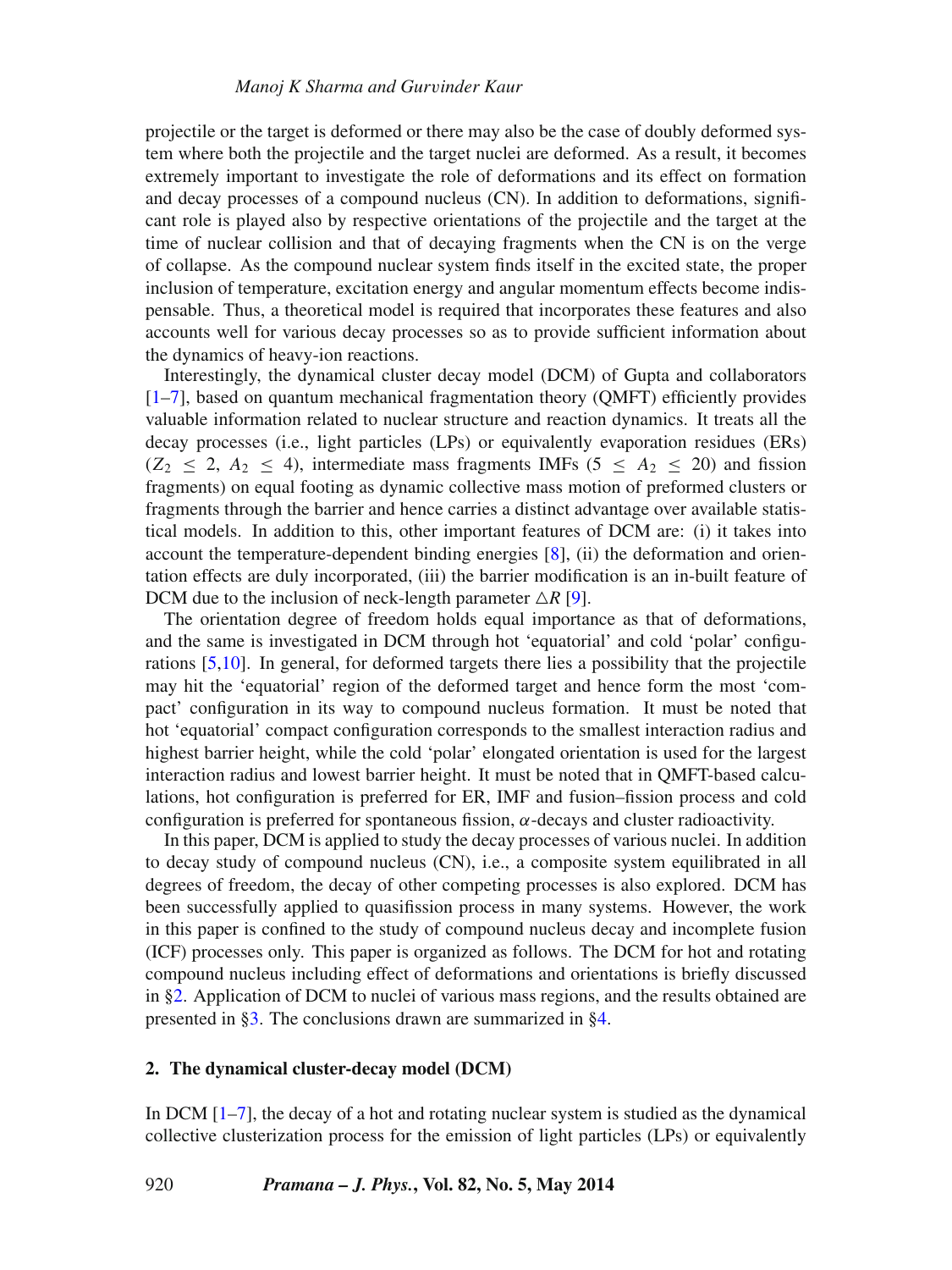evaporation residues (ERs), intermediate mass fragments (IMFs) and fission fragments. It is worked out in terms of the collective coordinates of mass (and charge) asymmetries  $\eta = (A_1 - A_2)/(A_1 + A_2)$  (and  $\eta_Z = (Z_1 - Z_2)/(Z_1 + Z_2)$ ), the relative separation *R*, the multipole deformations  $\beta_{\lambda i}$  ( $\lambda = 2, 3, 4$ ) and orientations  $\theta_i$  ( $i = 1, 2$ ) of two nuclei or fragments (1 and 2 stand, respectively, for heavy and light fragments). In terms of these coordinates, for  $\ell$ -partial waves, the compound nucleus decay cross-section is given by

<span id="page-2-0"></span>
$$
\sigma = \frac{\pi}{k^2} \sum_{\ell=0}^{\ell_{\text{max}}} (2\ell+1) P_0 P; \qquad k = \sqrt{\frac{2\mu E_{\text{c.m.}}}{\hbar^2}}.
$$
 (1)

Here preformation probability  $P_0$  refers to  $\eta$  motion and the penetrability P to *R* motion, both depending on angular momentum  $\ell$  and temperature *T*. Also,  $\mu$  =  $[A_1A_2/(A_1 + A_2)]m$  is the reduced mass, with *m* as the nucleon mass and  $\ell_{\text{max}}$  is the maximum angular momentum which is fixed for the vanishing of the fusion barrier of incoming channel  $\eta_i$  or light particle cross-section  $\sigma_{\text{LP}} \rightarrow 0$ . The temperature *T* is related to CN excitation energy as  $E_{\text{CN}}^* = [(A_{\text{CN}}/a)T^2 - T]$  with level density parameter  $a =$ 9−11.  $P_0$  in eq. [\(1\)](#page-2-0) is calculated by solving stationary Schrödinger equation in  $\eta$ , at a fixed  $R = R_a$ ,

<span id="page-2-1"></span>
$$
\left\{-\frac{\hbar^2}{2\sqrt{B}_{\eta\eta}}\frac{\partial}{\partial\eta}\frac{1}{\sqrt{B}_{\eta\eta}}\frac{\partial}{\partial\eta} + V(R,\eta,T)\right\}\psi^v(\eta) = E^v\psi^v(\eta),\tag{2}
$$

where  $v = 0, 1, 2, 3$  refers to ground ( $v = 0$ ) and excited state solutions, with ground state  $P_0$  given as

$$
P_0 = |\psi_R(\eta(A_i))|^2 \sqrt{B_{\eta\eta}} \frac{2}{A_{\text{CN}}}.
$$
 (3)

The mass parameters  $B_{nn}$  are the smooth hydrodynamical masses [\[11\]](#page-10-6). The missing nuclear structure information of the CN in statistical models enters in DCM via the preformation probability  $P_0$  of the fragments. For the competing ICF process, a part of the projectile interacts with target, and so  $P_0$  is calculated in the same way as that for CN process, the only difference being that ICF leads to different composite systems depending on the break-up of the projectile nucleus. On the contrary,  $P_0$  is taken as unity for quasifission (QF) process as the incoming channel keeps its identity intact in decay path. The QF results are not discussed in this paper.

The penetration probability  $P$  in eq. [\(1\)](#page-2-0) is calculated using the WKB integral as

$$
P = \exp\left(-\frac{2}{\hbar} \int_{R_a}^{R_b} \{2\mu [V(R) - Q_{\text{eff}}]\}^{1/2} dR\right).
$$
 (4)

For the decay of a hot CN, *Ra*, the first turning point of the penetration path(s), used for calculating the penetrability *P*, is

<span id="page-2-2"></span>
$$
R_a = R_1(\alpha_1, T) + R_2(\alpha_2, T) + \Delta R(T)
$$
  
=  $R_t(\alpha, T) + \Delta R(T)$  (5)

with radius vectors

$$
R_i(\alpha_i, T) = R_{0i}(T) \left[ 1 + \sum_{\lambda} \beta_{\lambda i} Y_{\lambda}^{(0)}(\alpha_i) \right]
$$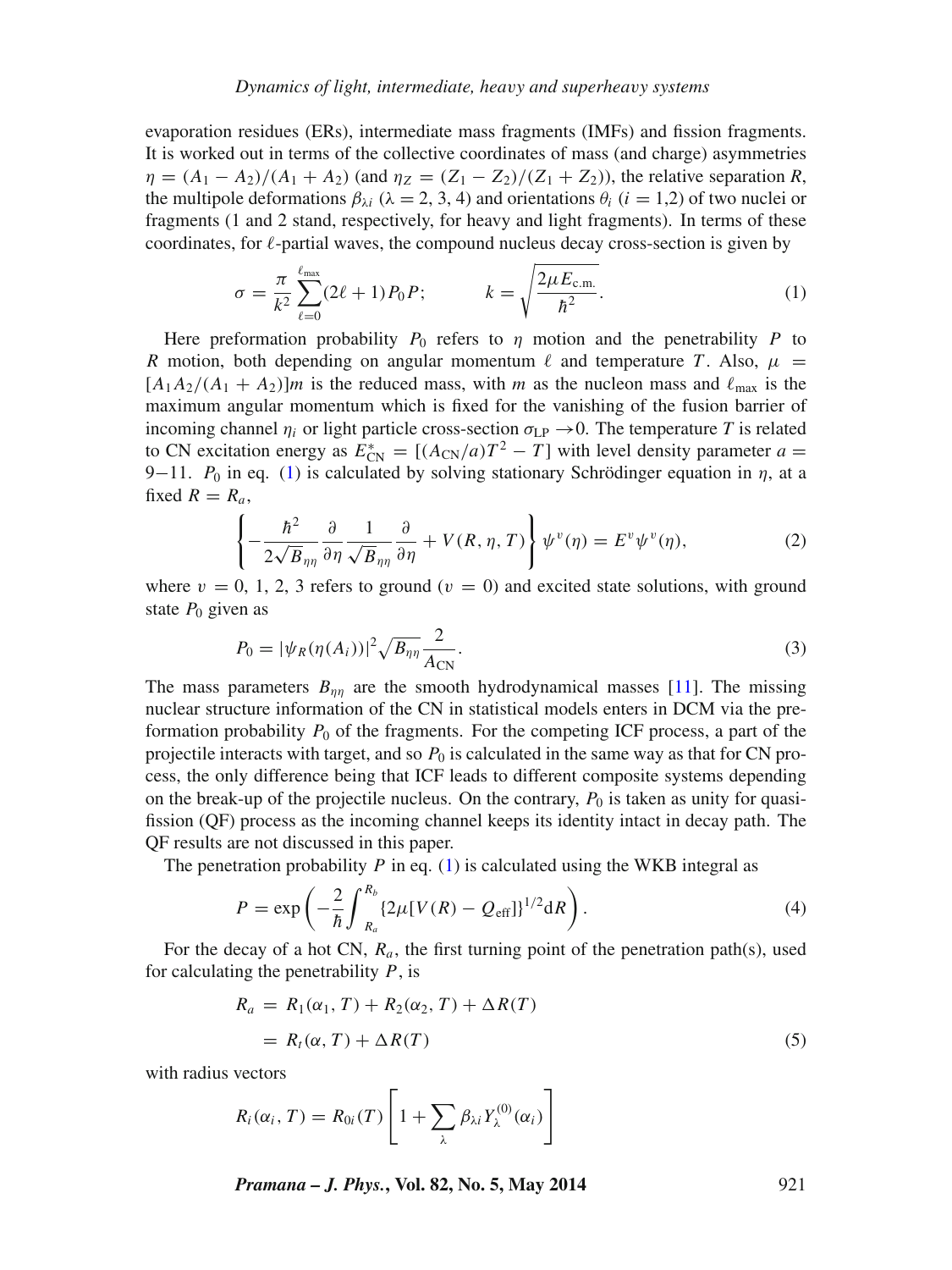and *T*-dependent nuclear radii  $R_{0i}$  of the equivalent spherical nuclei  $R_{0i}(T)$  =  $[1.28A_i^{1/3} - 0.76 + 0.8A_i^{-1/3}](1 + 0.0007T^2)$  [\[12\]](#page-10-7).

The potential  $V(R, \eta, T)$ , which goes as input in eq. [\(2\)](#page-2-1) is defined as

$$
V(R, \eta, T) = \sum_{i=1}^{2} [V_{\text{LDM}}(A_i, Z_i, T)] + \sum_{i=1}^{2} [\delta U_i] \exp(-T^2/T_0^2) + V_C(R, Z_i, \beta_{\lambda i}, \theta_i, T) + V_P(R, A_i, \beta_{\lambda i}, \theta_i, T) + V_{\ell}(R, A_i, \beta_{\lambda i}, \theta_i, T).
$$
 (6)

Here,  $V_{LDM}$  is the *T*-dependent liquid-drop energy of Davidson *et al* [\[13\]](#page-10-8) and  $\delta U$  is the 'empirical' shell correction, from Myers and Swiatecki [\[14\]](#page-10-9), also made *T*-dependent to vanish exponentially with  $T_0 = 1.5$  MeV [\[15\]](#page-10-10).  $V_P$ ,  $V_C$  and  $V_\ell$  are, respectively, the *T*dependent, nuclear proximity, Coulomb and angular momentum  $\ell$ -dependent potentials for deformed, oriented nuclei (for details, see [\[10\]](#page-10-5)).

The neck-length parameter  $\Delta R(T)$  in eq. [\(5\)](#page-2-2) is the only parameter of the model used to fit the available experimental data. It allows us to define, equivalently, the 'barrier lowering' parameter  $\Delta V_B$ , which simply relates  $V(R_a, \ell)$  and the top of the barrier  $V_B(\ell)$ , for each  $\ell$ ,

$$
\Delta V_B(\ell) = V(R_a, \ell) - V_B(\ell). \tag{7}
$$

The barrier modification is quite useful for addressing the data at below barrier energies.

#### <span id="page-3-0"></span>**3. Results and discussions**

In the framework of DCM, the dynamics of the reactions formed in heavy-ion collisions, leading to the formation of CN have been studied over a wide range of mass region. In this section, we have addressed the decay processes involved in different composite systems and the roles of deformation, orientation, angular momentum and excitation energy are duly investigated. The calculations were done using spherical choice of fragmentation and with the inclusion of quadrupole ( $\beta_{2i}$ ) and hexadecapole ( $\beta_{2i} - \beta_{4i}$ ) deformations. The results showing the above-mentioned effects, were illustrated in the form of fragmentation potential and preformation probability to extract information about various decay mechanisms present in light, intermediate, heavy and superheavy mass regions. The ICF process observed due to the involvement of loosely bound projectiles is also investigated in the framework of DCM. Depending on the mass of CN studied, this section is divided into four subsections namely, light mass nuclei, intermediate mass nuclei, heavy mass nuclei and superheavy nuclei.

#### 3.1 *Light mass nuclei*

According to the study carried out using the rotating liquid-drop model (RLDM) it was expected that in very light mass compound nuclei with  $A_{CN} \sim 30$ , the fusion–fission process is inhibited. However, some attempts have been made to explore the possibility of fusion–fission in light mass nuclear systems. One such attempt was made by Anjos *et al* [\[16\]](#page-10-11) in an experiment carried out for studying the fission cross-sections in <sup>28</sup>Al<sup>\*</sup> formed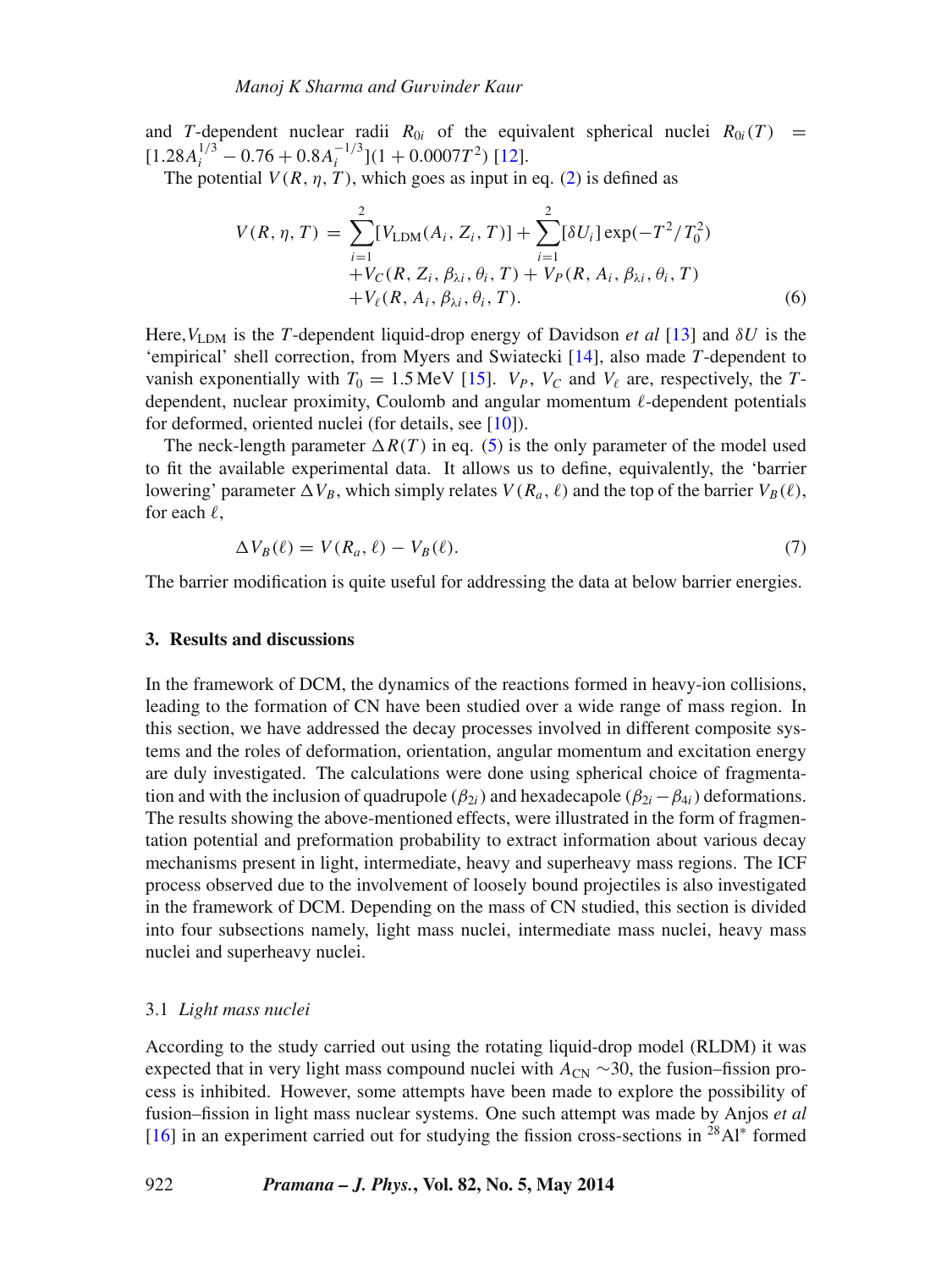in  ${}^{18}O+{}^{10}B$  reaction and the same has been tested using DCM. Interestingly,  ${}^{28}Al^*$  is the lightest nucleus studied in the framework of DCM. We have fitted the data for fission fragments with  $Z=3, 4, 5, 6$  using only the parameter of DCM, the neck-length parameter  $\Delta R$ , and the calculated cross-sections find good agreement with the measured fission cross-sections. Figure [1](#page-4-0) shows the fission cross-sections obtained using DCM and their comparison with available data at different excitation energies  $(E_{CN})$ . It is worth mentioning that the neck-length parameter  $\Delta R$  (see eq. [\(5\)](#page-2-2)), is a measure of relative separation between two decaying fragments and assimilates the neck-formation effects [\[17\]](#page-11-0). This criterian is similar to the one adopted in two-centre shell model (TCSM). Interestingly, its magnitude is limited within 2 fm so as to justify the use of proximity interaction in DCM-based calculations. Figure [1](#page-4-0) clearly signifies the importance of neck-length parameter  $\Delta R$  in DCM calculations. At the touching configuration, i.e.,  $\Delta R = 0$  fm, the fission cross-sections were grossly underestimated at all energies. However, with the inclusion of appropriate  $\Delta R$ , the DCM-based fission cross-sections perform better than the TSM results and find a good comparison with the measured fission cross-sections. A part of this result was presented in [\[18\]](#page-11-1).

After studying the lightest compound system  $^{28}Al^*$  using DCM, we employed this methodology to  $^{66}As^*$ , which was formed in proton-halo  $^{8}B$  induced reaction [\[19\]](#page-11-2). The study of its decay has been carried out at different energies lying across the Coulomb barrier. Interestingly, the decay study for this system includes contribution of LPs or equivalently ERs, intermediate mass fragments (IMFs) and fission fragments. It must be noted that <sup>28</sup>Al<sup>∗</sup> being a relatively lighter system, was studied using spherical fragmentation approach only. However, for  $66As^*$  the role of deformation of decaying fragments

<span id="page-4-0"></span>

**Figure 1.** Comparison of fission cross-sections calculated using DCM with the experimental data.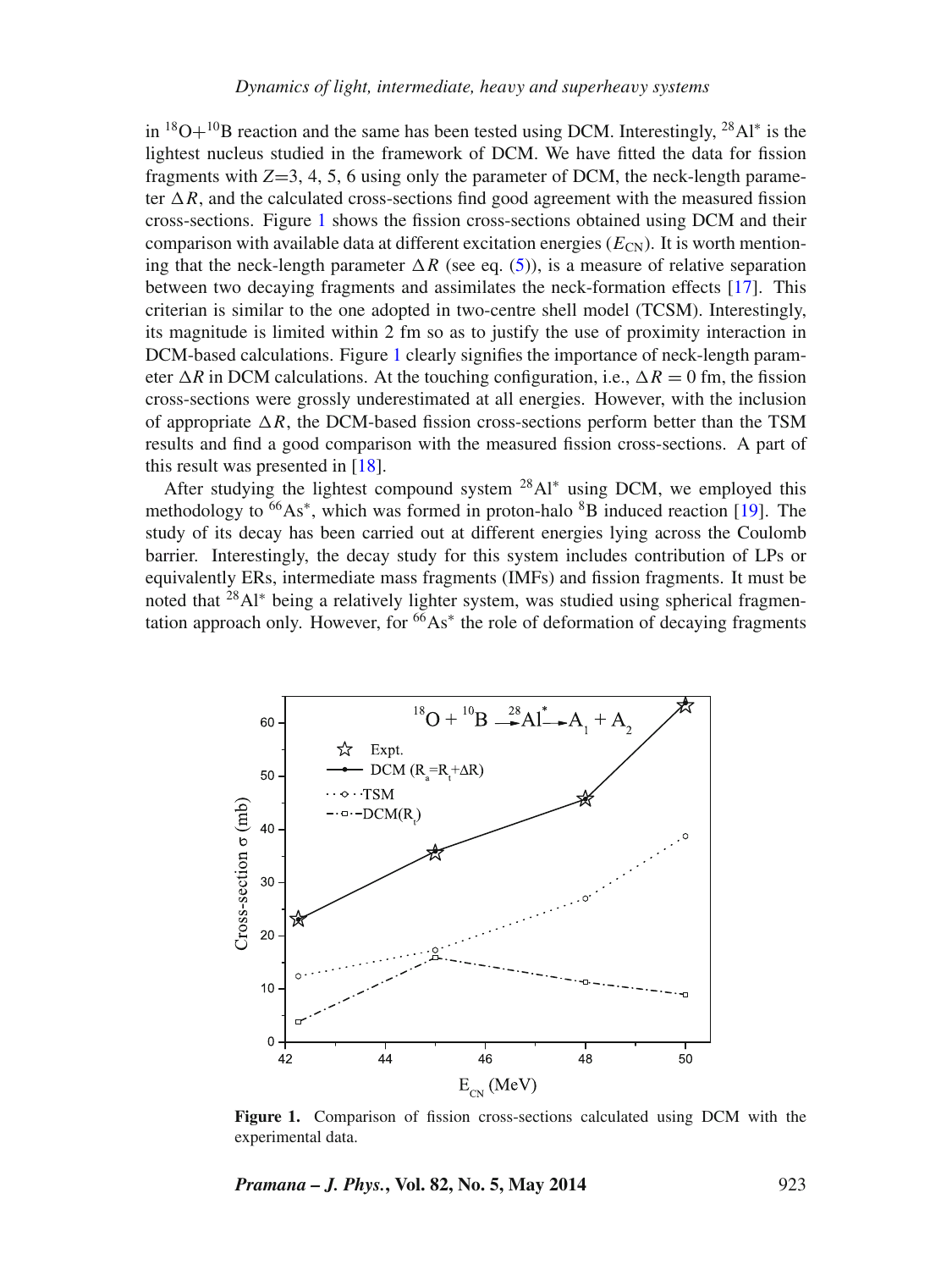was studied by taking into account spherical, quadrupole  $(\beta_{2i})$  deformed and hexadecapole  $(\beta_{2i} - \beta_{4i})$  deformed choice of fragmentation. For deformations  $\beta_{\lambda i}$ , we have taken  $\beta_{2i}$  and  $\beta_{4i}$  from [\[20\]](#page-11-3) and the optimum orientations  $\theta_i^{\text{opt}}$  of the hot fusion process for  $\beta_{2i}$  choice of fragmentation from [\[10\]](#page-10-5). However, for higher multipole deformations, i.e.,  $\beta_{3i}$ ,  $\beta_{4i}$  etc., the optimum orientation criteria do not work and hence, one needs to incorporate compact orientation approach as discussed in [\[21\]](#page-11-4). The calculations were carried out for all the three approaches using only the parameter of the model, neck-length parameter  $\Delta R$ . In figure [2,](#page-5-0) the decay barrier height  $V_B$  is plotted as a function of fragment mass  $A_2$  for  ${}^{8}B + {}^{58}Ni \rightarrow {}^{66}As*$  reaction and for all the three approaches i.e., spherical, quadrupole ( $\beta_{2i}$ ) deformed and hexadecapole ( $\beta_{2i} - \beta_{4i}$ ) deformed choice of fragmenta-tion. It can be seen from figure [2](#page-5-0) that decay barrier height  $(V_B)$  increases with increase in angular momentum, being maximum for  $\ell_{\text{max}}$ . This trend is observed for all choices of fragmentation. For lower  $\ell$ -values,  $V_B$  decreases with decrease in fragment mass  $(A_2)$ , and hence, the decay probability for ER increases. On the contrary, at  $\ell = \ell_{\text{max}}$ ,  $V_B$ increases with decrease in fragment mass  $(A_2)$ , particularly in ER region, thus favouring the emission of IMFs and fission fragments more in comparison to ERs. One may note that at  $\ell = \ell_{\text{max}}$ , the barrier (decay) height is minimum for spherical fragmentation as compared to deformed fragmentation. This observation seems to suggest that for spherical fragmentation, probability of decay is more compared to quadrapole ( $\beta_{2i}$ ) and hexadecapole  $(\beta_{2i} - \beta_{4i})$  deformed choices. Interestingly, this reaction is not a pure compound nucleus reaction as the possible contribution from ICF channel may not be ruled out. In order to understand the behaviour of this reaction further, we have studied the fusion cross-section of <sup>7</sup>Be, originating through the break-up of <sup>8</sup>B (<sup>8</sup>B  $\rightarrow$ <sup>7</sup>Be + *p*) with

<span id="page-5-0"></span>

Figure 2. The decay barrier height for the decay of <sup>66</sup>As<sup>∗</sup> into evaporation residues (ER), intermediate mass fragments (IMFs) and fission fragments calculated at different  $\ell$ -values.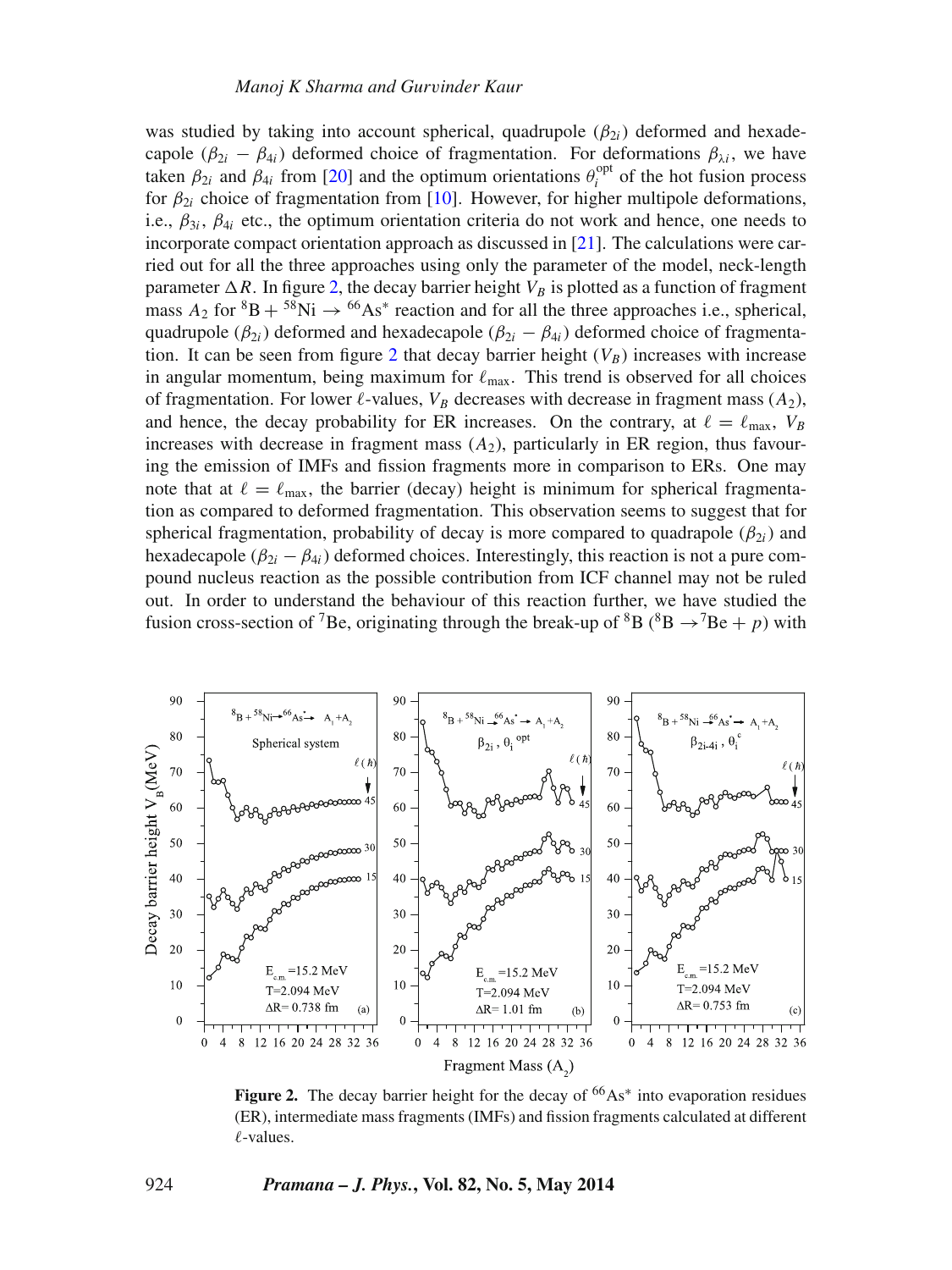<sup>58</sup>Ni target in reference to data of [\[22\]](#page-11-5), by taking the quadrupole ( $\beta_{2i}$ ) deformation into account. Corresponding to  $E_{lab} = 25.8 \text{ MeV}$  of <sup>8</sup>B, the  $E_{lab}$  for <sup>7</sup>Be obtained after energy correction [\[23,](#page-11-6)[24\]](#page-11-7) is 22.5 MeV with  $E_{cm} = 20.1$  MeV ( $T = 2.23$  MeV). The variation of fragmentation potential, *V* (MeV), as a function of fragment mass  $(A_2)$  is shown for 8B and 7Be channels, respectively in figures [3a](#page-6-0) and [3b](#page-6-0). The relative contribution of ERs, IMFs and fission fragments is almost identical for  ${}^{8}B$  and  ${}^{7}Be$  channels. A closer look at figure [3](#page-6-0) suggests that the fragmentation path is almost identical in both cases except for the fact that  $\alpha$ -nuclear structure starts vanishing at higher  $\ell$ -values for <sup>7</sup>Be channel.

#### 3.2 *Intermediate mass nuclei*

With an aim to understand the dynamics of intermediate mass nuclei, we have studied the fragmentation behaviour of  ${}^{112}\text{Xe}^*$  compound nucleus formed in  ${}^{58}\text{Ni}+{}^{54}\text{Fe}$  reaction. Figure [4a](#page-7-0), showing the variation of fragmentation potential as a function of fragment mass *A*<sub>2</sub>, clearly depicts that at  $\ell = 0\hbar$ ,  $\beta_{2i}$  deformation effects are silent, whereas they play a significant role in the fragmentation process at higher  $\ell$ -values. At extreme  $\ell$ -values, the  $\alpha$ - nucleus structure is prominent for ER and IMF regions, which otherwise start vanishing in the fission region for spherical as well as the deformed choice of fragmentation. It is evident from figure [4a](#page-7-0) that  $\ell_{\text{max}}$  increases by a couple of units with the inclusion of deformation effects.

<span id="page-6-0"></span>Another CN investigated for analysing the behaviour of intermediate mass fragment is the lanthanide system 158Tb∗, for which the complete fusion cross-section has a major



**Figure 3.** Variation of fragmentation potential  $V(\eta)$  for fragments formed in (a)  ${}^{8}B +$  $58$ Ni and (**b**)  $7Be + 58$ Ni reactions.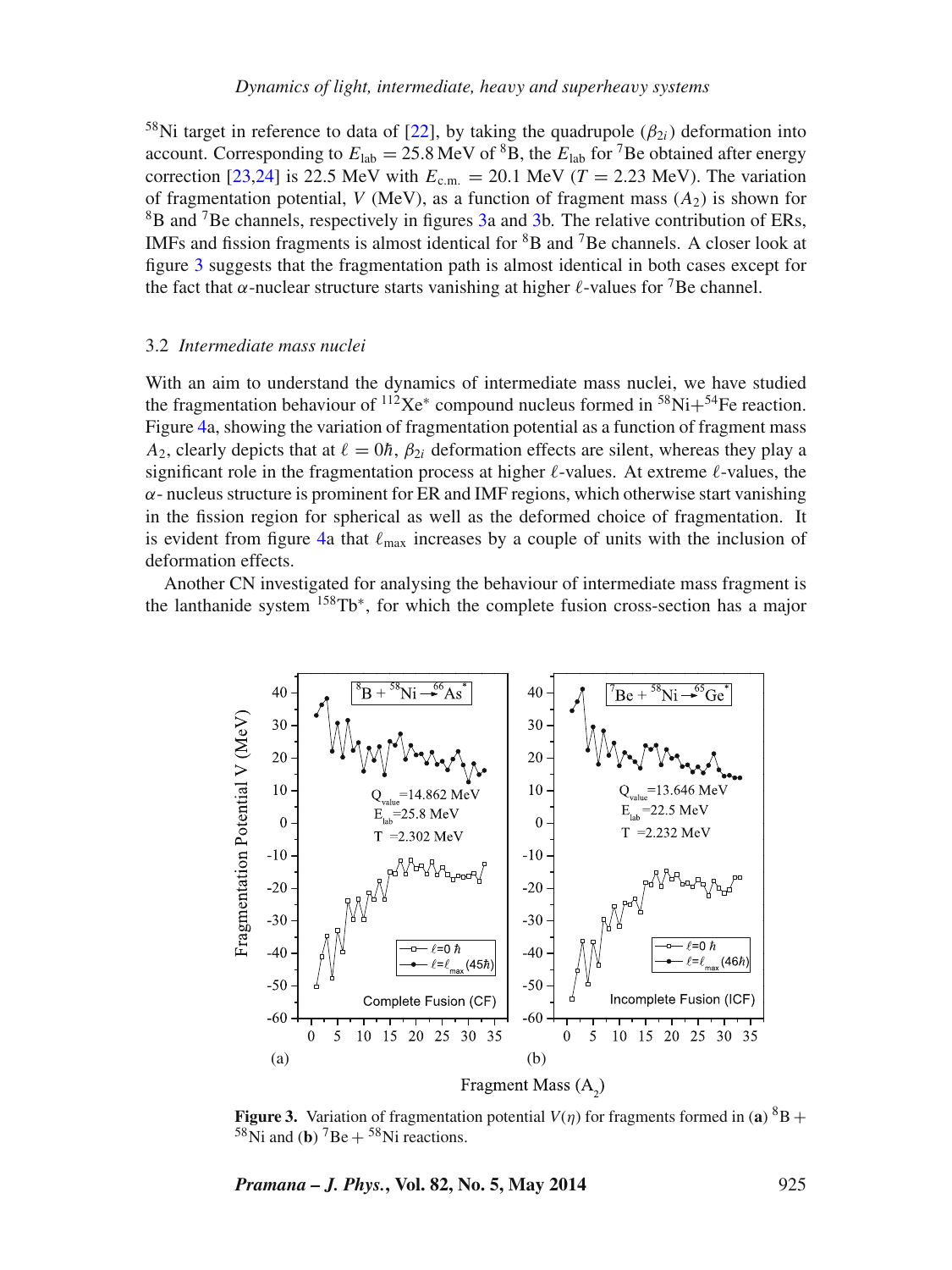<span id="page-7-0"></span>

**Figure 4.** (a) Fragmentation potential *V* (MeV) as a function of fragment mass  $A_2$ for <sup>58</sup>Ni + <sup>54</sup> Fe  $\rightarrow$  <sup>112</sup>Xe<sup>\*</sup> reaction. (**b**) Preformation probability *P*<sub>0</sub> as a function of angular momentum  $\ell(\hbar)$  for individual fragments contributing towards the decay of 158Tb<sup>∗</sup> system.

contribution through evaporation residue ( $\sigma_{ER}$ ) while the fission cross-sections are almost negligible [\[25\]](#page-11-8). Hence, we have shown results pertaining to ER only. Interestingly, in the experiment at higher energies the contribution of charged particle is indicated but not identified. The DCM-based calculations identify the charged particle involved and its contribution in the ER decay is also accessed. Figure [4b](#page-7-0) illustrates the preformation probability  $P_0$  as a function of angular momentum  $\ell(\hbar)$  for individual fragments contributing towards the ER cross-section. It is relevant to mention here that in DCM-based calculations the minimum potential *V* (MeV) corresponds to the maximum preformation probability  $(P_0)$  and hence the maximum decay probability. The figure also reveals that the fragment with  $A = 1$ , i.e., 1*n* is preformed strongly, followed by 2*n*, 3*n* and charged particle  ${}^{4}$ H. Dynamics of  ${}^{158}$ Tb<sup>\*</sup> was investigated in our recent publication [\[26\]](#page-11-9).

#### 3.3 *Heavy mass nuclei*

Although the most probable decay mode for heavy nuclei is fission, a significant contribution from other decay channels such as ER may also be observed. We have investigated a large number of nuclear systems in heavy mass region  $A_{CN} \sim 200$  [\[27\]](#page-11-10), and systematic studies have been carried out to look for possible contribution of ER and fission processes. However, in this paper we present our results on  $^{201}Bi^*$  system formed in  $^{20}$ Ne +  $^{181}$ Ta reaction. This nuclear system is interesting as significant contribution of ICF process is also observed in this reaction due to the break-up of the projectile before complete amalgamation with target nucleus. The presence of ICF component makes nuclear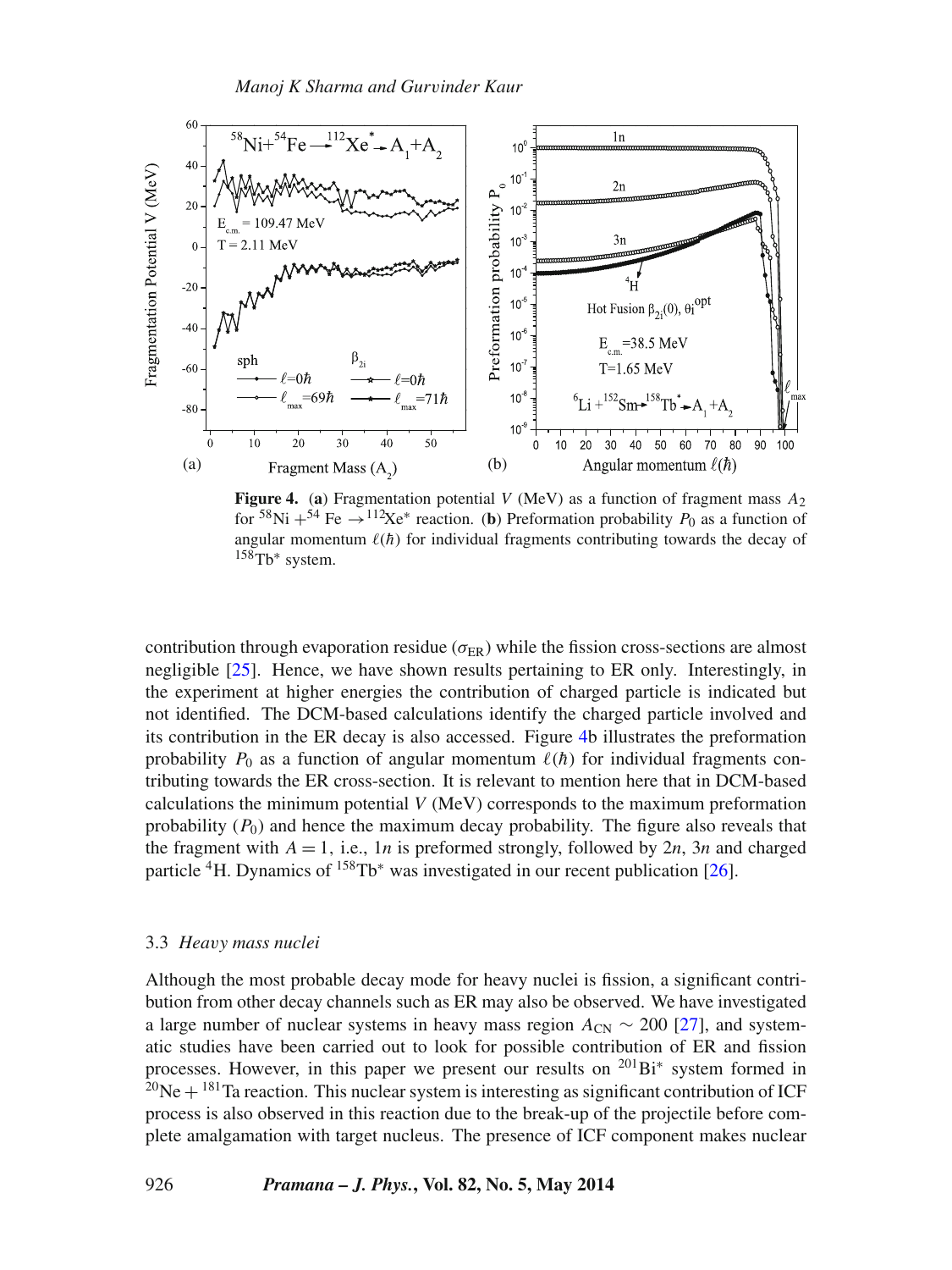<span id="page-8-0"></span>

**Figure 5.** Variation of fragmentation potential as a function of fragment mass  $(A_2)$ for decay of <sup>201</sup>Bi<sup>\*</sup> nucleus at  $E_{\rm lab} = 180$  MeV.

reaction dynamics more informative and interesting as far as nuclear structure and related phenomena are concerned. In this section, we discuss the effect of hexadecapole deformations along with the ICF component observed in  ${}^{20}$ Ne +  ${}^{181}$ Ta reaction. From figure [5,](#page-8-0) showing variation of fragmentation potential with fragment mass  $A_2$  at higher energy, i.e.,  $E_{lab} = 180$  MeV, a significant effect of deformations is evident at extreme  $\ell$ -values, being more prominent at  $\ell = \ell_{\text{max}}$ . In <sup>201</sup>Bi<sup>\*</sup> system, in addition to ER, contribution from ICF is also observed due to the break-up of  $2^{0}$ Ne projectile into four dominant channels, i.e.,  ${}^{4}$ He,  ${}^{8}$ Be,  ${}^{14}$ N and  ${}^{16}$ O transfer channels. As mentioned earlier, a suitable energy correction is applied to account for the observed ICF contribution. The fractional ICF contribution of each transfer channel towards total cross-section is observed to be the most for <sup>4</sup>He transfer channel, followed by  ${}^{8}$ Be,  ${}^{14}$ N,  ${}^{16}$ O transfer channels. This implies that ICF cross-section of  $^{201}$ Bi<sup>\*</sup> is more for mass asymmetric channel, which is in line with the systematics of Morgenstern [\[28\]](#page-11-11). Part of these results are published in [\[23\]](#page-11-6).

### 3.4 *Superheavy nuclei*

The overall attempt to study nuclear dynamics in different mass regions would be incomplete without the involvement of superheavy nuclei. After studying the indispensable role of quadrupole and hexadecapole deformations, angular momentum and temperature in light, intermediate and heavy mass nuclei, calculations were done to observe the effect of orientations in the decay of <sup>268</sup>Sg<sup>\*</sup> nucleus and the role of quadrupole  $\beta_{2i}$  deformations in <sup>286</sup>112<sup>∗</sup>. At below barrier there lies a possibility that the projectile may hit the deformed target in 'polar' region giving rise to 'elongated' configuration, whereas at above barrier energies the equatorial orientation is preferred thus forming 'compact' configuration. Figures [6a](#page-9-1) and [6b](#page-9-1) show variation of preformation probability  $P_0$  as a function of fragment mass, for the decay of <sup>268</sup>Sg<sup>\*</sup> nucleus formed in <sup>30</sup>Si + <sup>238</sup>U reaction for equatorial and polar configurations. It is observed that fission fragment distribution is symmetric at above barrier energy and becomes asymmetric at below barrier energy. In other words, it can be said that fragmentation changes from symmetric to asymmetric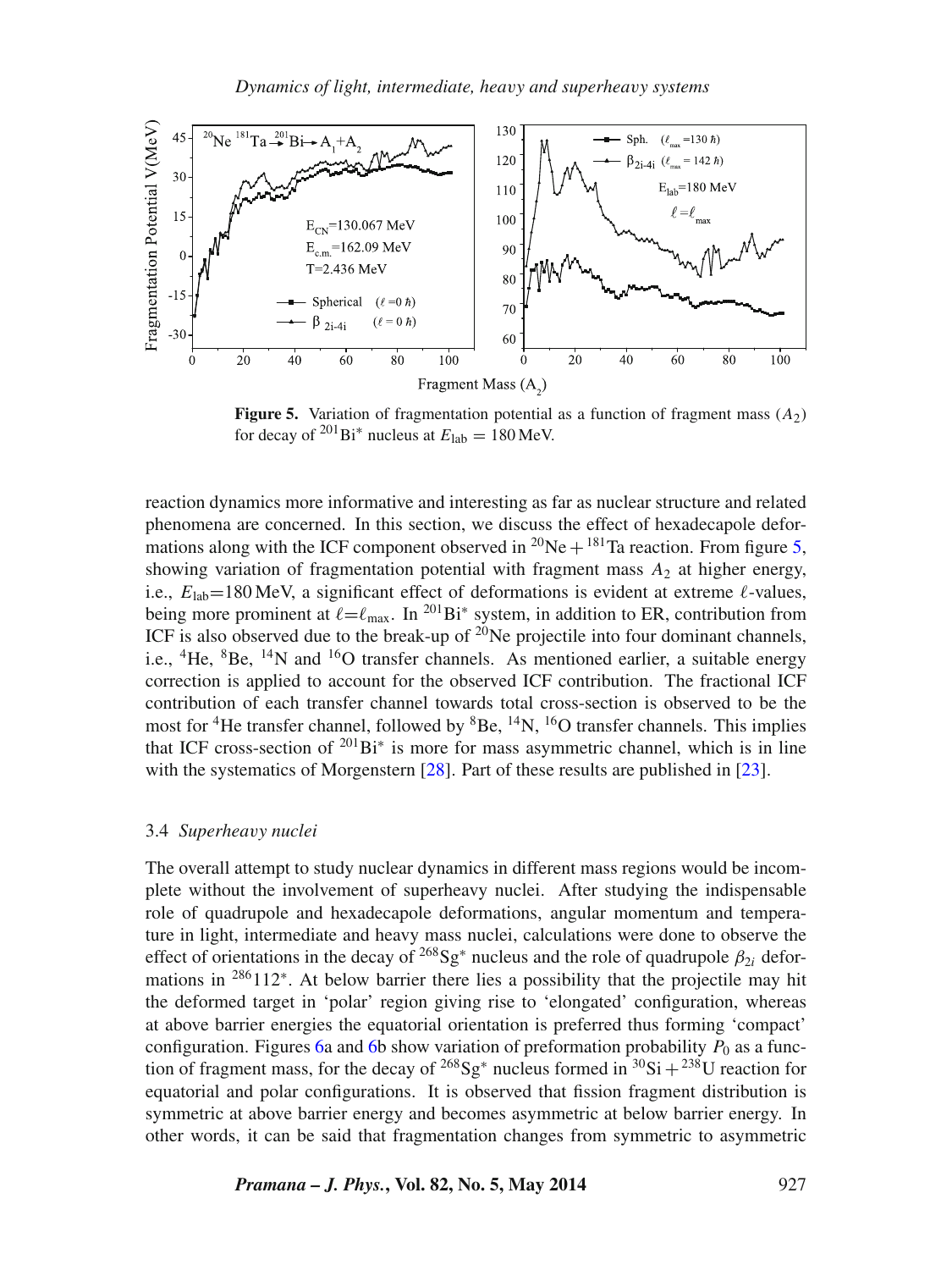<span id="page-9-1"></span>

**Figure 6.** Variation of preformation probability  $P_0$  as a function of fragment mass  $A_i$ , for the decay of <sup>268</sup>Sg<sup>\*</sup> nucleus formed in <sup>30</sup>Si + <sup>238</sup>U reaction for (a) equatorial and (**b**) polar configuration. (**c**) Fragmentation potential for the decay of 286112<sup>∗</sup> nucleus formed in  ${}^{48}Ca + {}^{238}U$  reaction.

on going from above barrier (equatorial) to below barrier (polar) configurations. The asymmetric peaks at below barrier energy may be associated with some competing noncompound nucleus (nCN) mechanism. Decay of 268Sg<sup>∗</sup> was investigated in our recent publication [\[5\]](#page-10-4). Besides this, we have addressed the role of quadrupole deformations  $\beta_{2i}$ in <sup>286</sup>112<sup>∗</sup> formed in <sup>48</sup>Ca + <sup>238</sup>U reaction. In figure [6c](#page-9-1) the fragmentation potential is plotted as a function of fragment mass for spherical and  $\beta_{2i}$  deformed choice of fragmentation. The potential energy surfaces (PES) are quite different for spherical and deformed choices of fragmentation particularly in heavy mass fragment (HMF) region. However, the fission fragment distribution is almost symmetric for spherical and deformed fragmentations.

## <span id="page-9-0"></span>**4. Summary and conclusions**

It is observed that for the lightest nucleus  $^{28}$ Al<sup>∗</sup>, DCM-based results find good agreement with the experimental fission cross-sections. Moreover, the results clearly signify the importance of neck-length parameter  $\Delta R$  in DCM-based calculations. By studying the role of deformations in the next higher system  $66As^*$ , it seems that for spherical fragmentation, the decay probability is more than that for deformed fragmentation. Also, at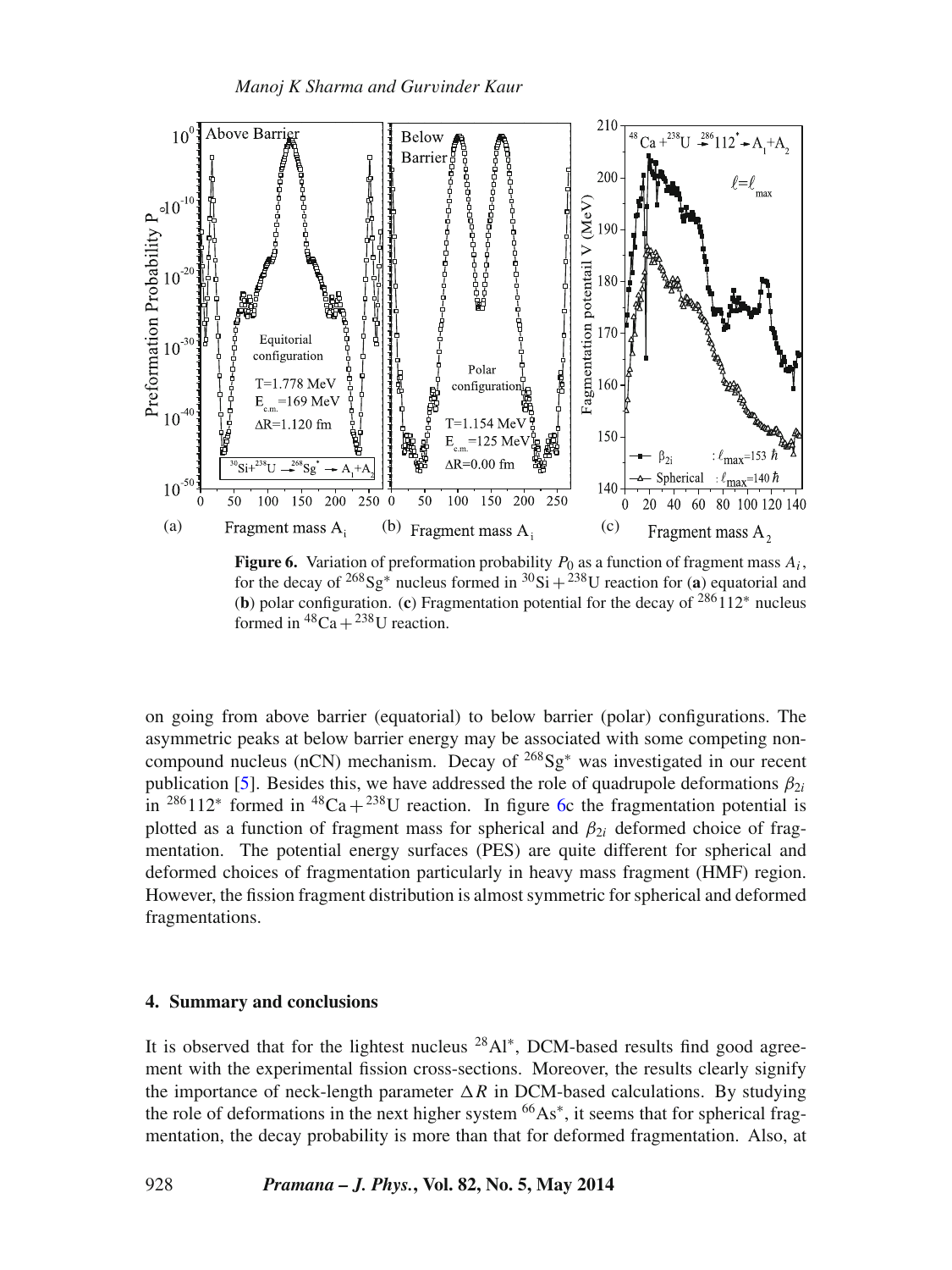$\ell = \ell_{\text{max}}$ ,  $V_B$  is found to increase with the decrease in fragment mass as a result of which the emission of IMFs and fission fragments starts competing with ERs. The emission probability of ERs is consistently higher at lower  $\ell$ -values. The possible contribution from ICF is also studied for this system and it is observed that like complete fusion, the contributing fragments for ICF are also the same, i.e., ERs, IMFs and fission fragments. The fragmentation path is almost identical in both cases but the  $\alpha$ -nucleus structure starts vanishing at higher  $\ell$ -values for ICF channel. Also, deformations are observed to play a significant role in the intermediate mass nucleus  ${}^{112}\text{Xe}^*$ , being more prominent at higher  $\ell$ -values. The next higher intermediate system studied, <sup>158</sup>Tb<sup>\*</sup> enlightens another feature of DCM, of identifying the missing charged particle and its contribution in ER decay. In the heavy mass nucleus <sup>201</sup>Bi<sup>∗</sup>, the application of DCM with reference to ICF is observed once again through four dominant transfer channels. It is observed that contribution of ICF is maximum for mass asymmetric channel and decreases with decrease in mass asymmetry. After studying the role of deformations, the effect of orientation is observed in the superheavy nucleus <sup>268</sup>Sg<sup>∗</sup>. It is observed that fission fragment distribution changes from symmetric to asymmetric on going from above to below barrier energies where the asymmetric peak may be associated with some nCN mechanism. Finally, the role of quadrupole deformation has been observed for  $286112*$  system. The deformation, temperature and angular momentum effects are shown to influence the decay path of a variety of nuclear systems formed in different mass regions via heavy-ion reactions.

#### **Acknowledgement**

Thanks are due to Prof. R K Gupta and Ph.D. students Kirandeep Sandhu and Manpreet Kaur for their valuable contributions in this work.

#### **References**

- <span id="page-10-0"></span>[1] S S Malik and R K Gupta, *Phys. Rev. C* **39**, 1992 (1989)
- [2] R K Gupta, S K Arun, R Kumar and Niyti, *Int. Rev. Phys. (IREPHY)* **2**, 369 (2008)
- [3] B B Singh, M K Sharma and R K Gupta, *Phys. Rev. C* **77**, 054613 (2008)
- [4] M K Sharma, G Sawhney, R K Gupta and W Greiner, *J. Phys. G* **38**, 105101 (2011)
- <span id="page-10-4"></span>[5] K Sandhu, M K Sharma and R K Gupta, *Phys. Rev. C* **86**, 064611 (2012)
- [6] M Kaur, R Kumar and M K Sharma, *Phys. Rev. C* **85**, 014609 (2012)
- <span id="page-10-1"></span>[7] R K Gupta and W Greiner, in *Heavy elements and related new phenomenon* edited by W Greiner and R K Gupta (World Scientific, Singapore, 1999) Vol. I, Chap. 14, p. 536
- <span id="page-10-2"></span>[8] R K Gupta *et al*, *Phys. Rev. C* **68**, 014610 (2003)
- <span id="page-10-3"></span>[9] S K Arun, R Kumar and R K Gupta, *J. Phys. G* **36**, 085105 (2009)
- <span id="page-10-5"></span>[10] R K Gupta *et al*, *J. Phys. G* **31**, 631 (2005)
- <span id="page-10-6"></span>[11] H Kroger and W Scheid, *J. Phys. G* **6**, L85 (1980)
- <span id="page-10-7"></span>[12] G Royer and J Mignen, *J. Phys. G* **18**, 1781 (1992)
- <span id="page-10-8"></span>[13] N J Davidson *et al*, *Nucl. Phys. A* **570**, 61c (1994)
- <span id="page-10-9"></span>[14] W D Myers and W J Swiatecki, *Nucl. Phys. A* **81**, 1 (1966)
- <span id="page-10-10"></span>[15] A S Jensen and J Damgaard, *Nucl. Phys. A* **203**, 578 (1973)
- <span id="page-10-11"></span>[16] R M Anjos *et al*, *Phys. Rev. C* **48**, R2154 (1993); *Phys. Rev. C* **49**, 2018 (1994)